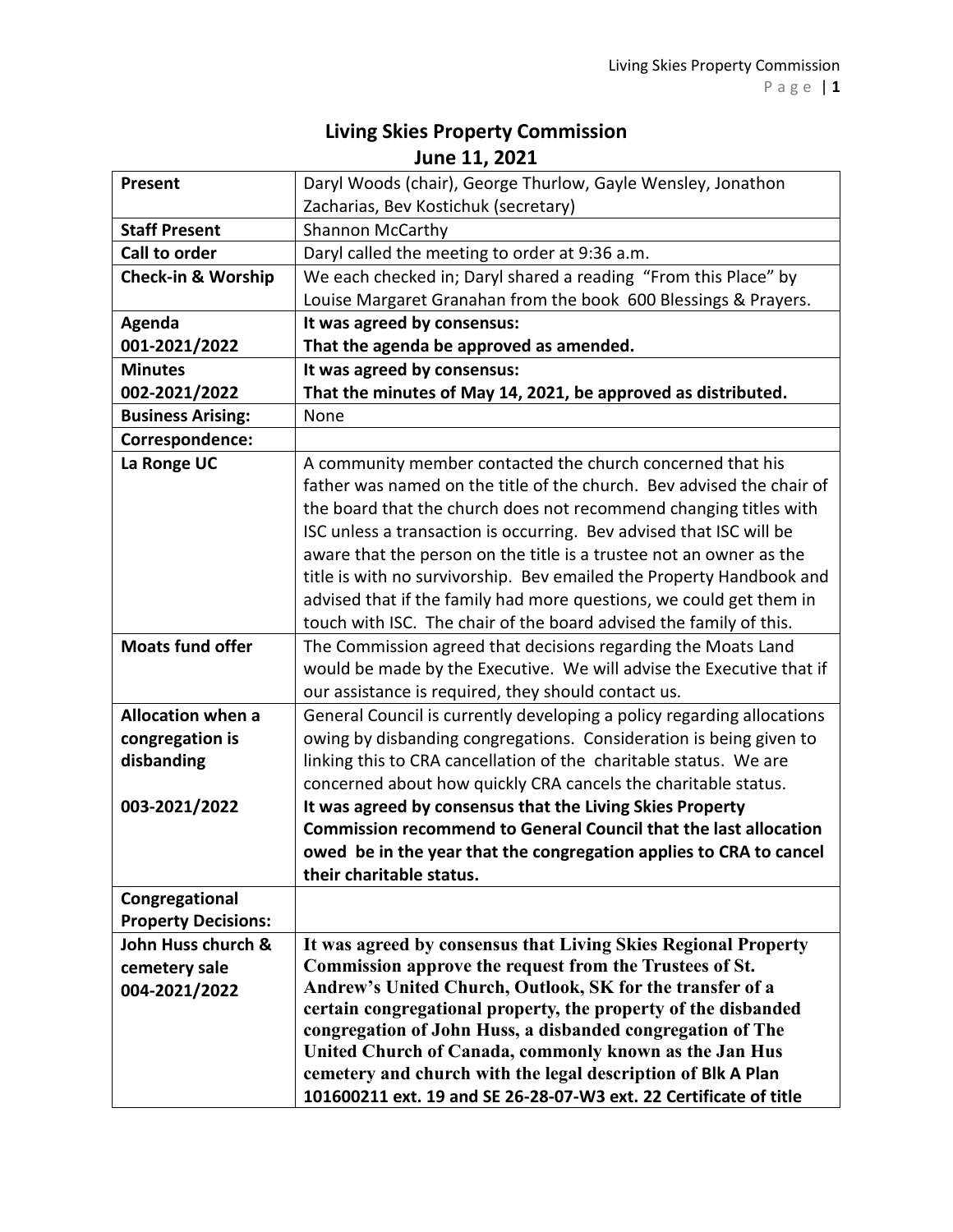|                             | 81S42641 desc.22 (parcel 146187614) to the Jan Hus SK                                                                              |
|-----------------------------|------------------------------------------------------------------------------------------------------------------------------------|
|                             | Preservation Society Inc. with the following terms:                                                                                |
|                             | Transfer price of one dollar (\$1.00)                                                                                              |
|                             | Transfer costs to be paid by the Jan Hus SK Preservation                                                                           |
|                             | Society Inc.                                                                                                                       |
|                             |                                                                                                                                    |
| <b>North Portal UC sale</b> | North Portal are considering their options at this time.                                                                           |
| <b>Assiniboia Manse</b>     | This congregation was granted permission from Chinook Presbytery                                                                   |
| sale                        | Executive on January 27, 2010, to proceed with the sale of their                                                                   |
|                             | manse. The property was listed for sale of the land and building or                                                                |
|                             | sale of the building for removal. No offers were made. Renting the                                                                 |
|                             | manse has not worked well so the congregation wish to advertise                                                                    |
|                             | this house for sale and removal. The Commission agreed that they                                                                   |
|                             | can proceed with the listing as they had Presbytery approval.                                                                      |
| <b>Third Avenue United</b>  | It was agreed by consensus that Living Skies Regional Property                                                                     |
| Church, Saskatoon           | <b>Commission recommends to Living Skies Regional Council</b>                                                                      |
| 005-2021/2022               | Executive that they accept a ninety-thousand-dollar (\$90,000)                                                                     |
|                             | reduction of the sale price of Third Avenue United Church,                                                                         |
|                             | Saskatoon, Sk; all other sale conditions remain unchanged.                                                                         |
|                             | The Commission discussed and agreed in principle to the distribution                                                               |
|                             | of assets as presented by George. An email vote will be held on this                                                               |
|                             | proposal within the next few days.                                                                                                 |
| <b>Shellbrook United</b>    | It was agreed by consensus that Living Skies Regional Property                                                                     |
| <b>Church Sale of</b>       | <b>Commission approve the request from the Trustees of Knox United</b>                                                             |
| <b>Manse</b>                | Church, Shellbrook, SK for the sale of a certain congregational<br>property of commonly known as Knox United Church manse with the |
| 006-2021/2022               | legal description of Lot 14 Block 9 Plan U390 Ext 1 Title #116720603                                                               |
|                             | with the municipal address of 2134 <sup>th</sup> Avenue East, Shellbrook, SK.                                                      |
|                             | pursuant to an agreement dated June 10, 2021 between the Trustees of                                                               |
|                             | Knox United Church, Shellbrook, SK, a congregation of the United                                                                   |
|                             | Church of Canada as seller and Michiel Hagenouw of MacDowall, SK                                                                   |
|                             | as buyer with the following conditions:                                                                                            |
|                             | The purchase price of one hundred and thirty thousand                                                                              |
|                             | dollars (\$130,000) with a deposit of three thousand dollars                                                                       |
|                             | (\$3,000) to be paid within two days of the approval of the                                                                        |
|                             | agreement and the balance of one hundred and twenty-                                                                               |
|                             | seven thousand dollars (\$127,000) to be paid on or before                                                                         |
|                             | the date of completion,                                                                                                            |
|                             | Date of completion is July 16th, 2021,<br>$\bullet$                                                                                |
|                             | Purchase price to include the fridge, stove, washer, dryer                                                                         |
|                             | and shed.                                                                                                                          |
|                             |                                                                                                                                    |
|                             | The distribution of proceeds of this sale shall be as follows:                                                                     |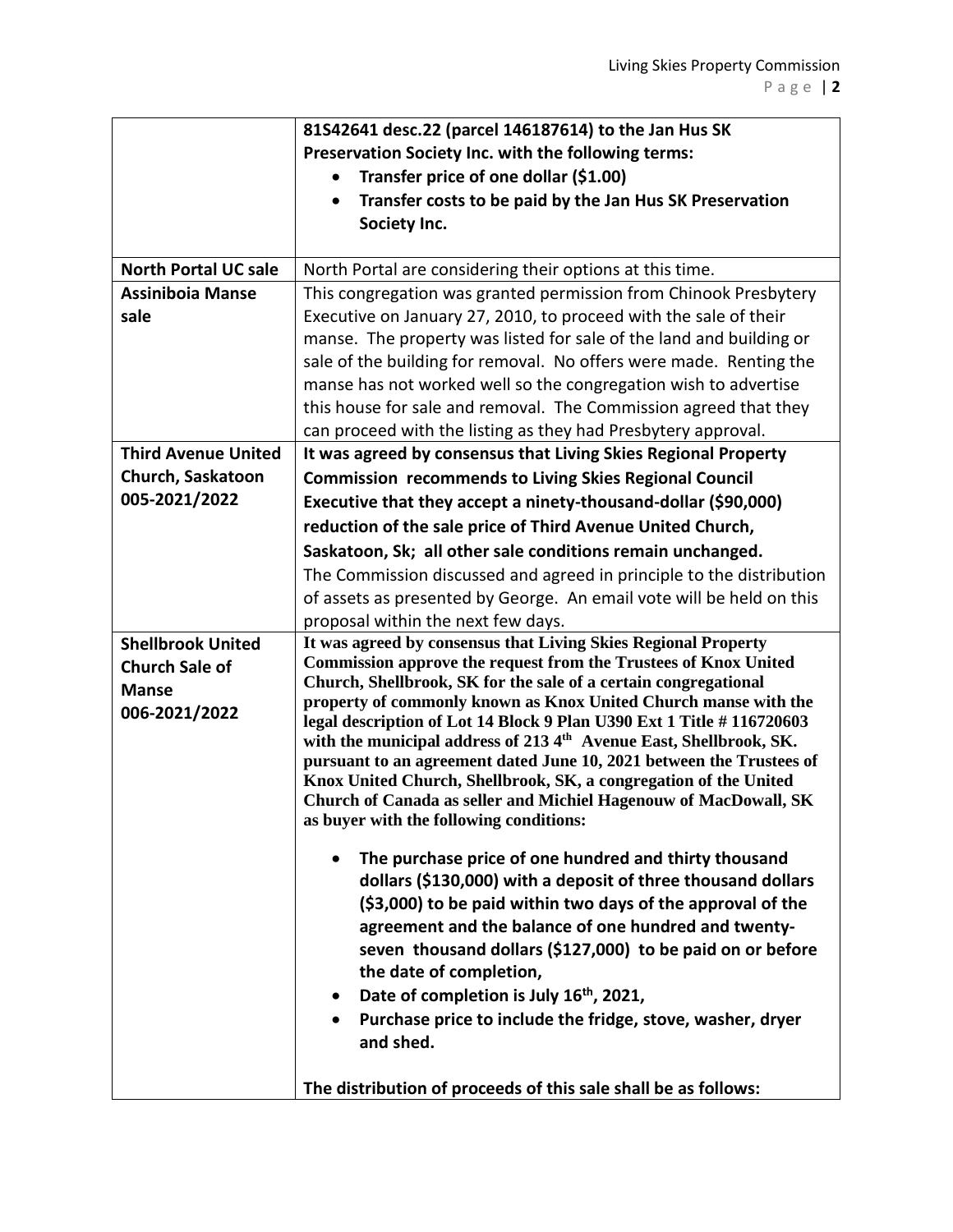|                             | All costs of the sale                                                                  |
|-----------------------------|----------------------------------------------------------------------------------------|
|                             | 10% of the balance to Indigenous ministry and justice work as per                      |
|                             | Call to the Church #8(b).                                                              |
|                             | 15% of the balance to the regional council for other initiatives of<br>$\bullet$       |
|                             | the regional council.                                                                  |
|                             | 5% of the balance to the regional council archives.<br>٠                               |
|                             | 20% of the balance to Mission & Service for immediate short-term<br>$\bullet$          |
|                             | operational needs of the work of the church.                                           |
|                             | 10% of the balance to Camp Tapawingo<br>٠                                              |
|                             | 10% of the balance to the Kinette Club of Shellbrook<br>$\bullet$                      |
|                             | 30% of the balance to the Shellbrook & District Health Services                        |
|                             | Foundation.                                                                            |
| <b>Clavet United Church</b> | It was agreed by consensus that Living Skies Regional Property                         |
| <b>Sale of Church</b>       | Commission approve the request from the Trustees of Clavet                             |
| 007-2021/2022               | United Church, Clavet SK for the sale of a certain congregational                      |
|                             | property commonly known as Clavet United Church with the legal                         |
|                             | description of Lot 27 Block 7 Plan L1266 Ext 0, Lot 28 Block 7 Plan                    |
|                             | L1266 Ext 0, Lot 29 Block 7 Plan L1266 Ext 0 and Block 30 Lot 7                        |
|                             | Plan 1266 Ext 0 with the municipal address of Queen Street and 2nd                     |
|                             | Avenue, Clavet, Saskatchewan according to an agreement between                         |
|                             | the Trustees of Clavet United Church, a congregation of the United                     |
|                             | Church of Canada, as seller and Oja Holdings of Saskatoon,                             |
|                             | Saskatchewan, as buyer with the following conditions:                                  |
|                             |                                                                                        |
|                             | Purchase price of one hundred and forty thousand dollars<br>$\bullet$                  |
|                             | (\$140,000) with a deposit of five thousand dollars (\$5,000) to                       |
|                             | be paid by May 25, 2021, and the balance of one hundred                                |
|                             | and thirty-five thousand dollars (\$135,000) to be a paid on                           |
|                             | or before the possession date,                                                         |
|                             | Possession date is September 1, 2021,<br>$\bullet$                                     |
|                             | The purchase price shall include all items currently in the<br>$\bullet$               |
|                             | property.                                                                              |
|                             |                                                                                        |
|                             | The proceeds from the sale be held by the congregation until the                       |
|                             | distribution be approved by the Property Commission.                                   |
| <b>Disbanding</b>           |                                                                                        |
| <b>Congregations:</b>       |                                                                                        |
| <b>Redvers United</b>       | It was agreed by consensus that Living Skies Regional                                  |
| <b>Church Disbanding</b>    | <b>Council Property Commission approve the request from the</b>                        |
|                             |                                                                                        |
| 008-2021/2022               | congregation of Knox United Church, Redvers, SK to disband<br>effective June 11, 2021. |
|                             |                                                                                        |
| <b>Abandoned Property</b>   | None                                                                                   |
| <b>Decisions:</b>           |                                                                                        |
| <b>New Business</b>         |                                                                                        |